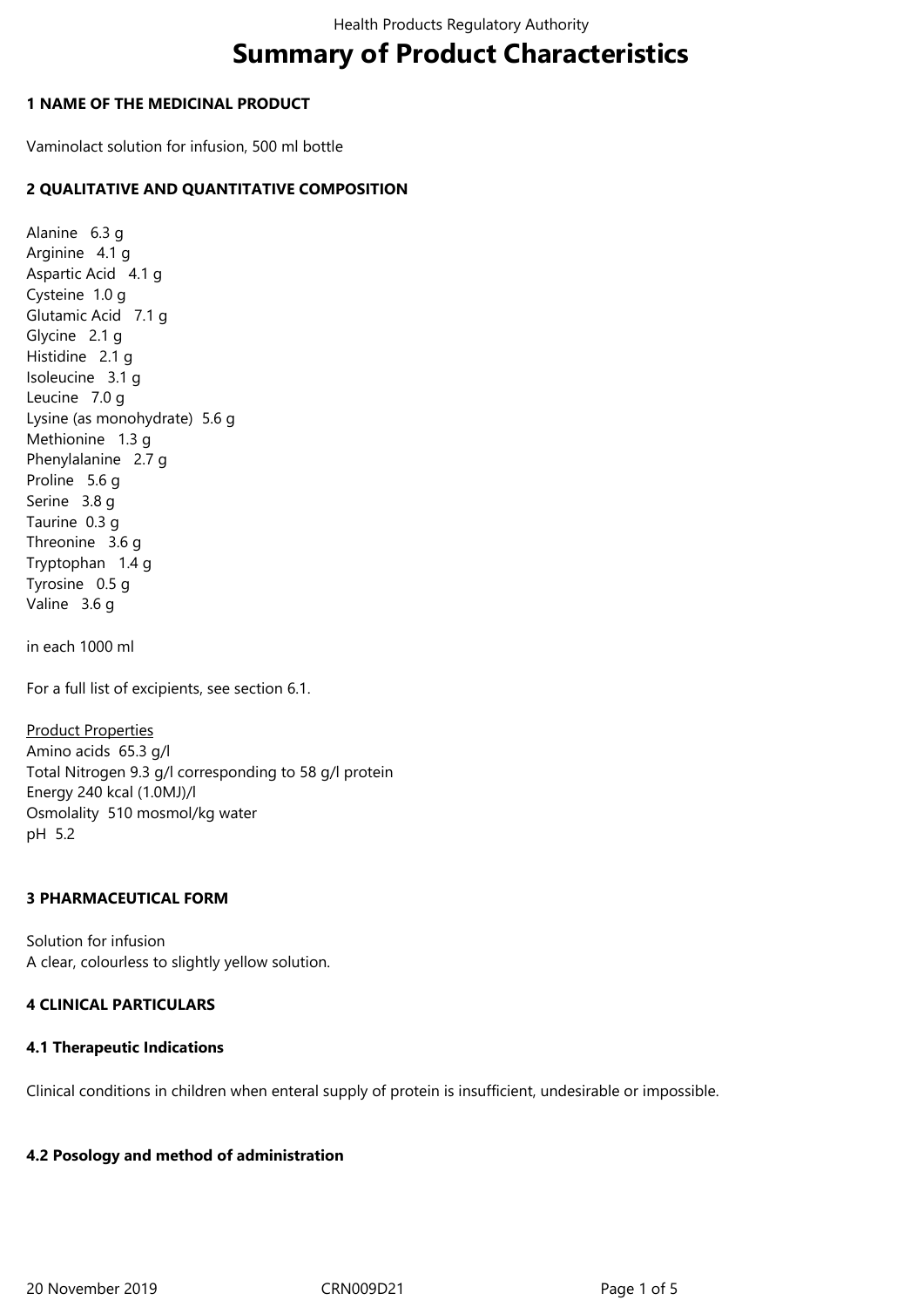#### Infants and children

|                                                    |             | Body weight (kg) Dosage ml/kg bw/24 hours            |
|----------------------------------------------------|-------------|------------------------------------------------------|
|                                                    | Up to $101$ | $8 - 35$ (To be increased gradually during the first |
| Neonates (including LBW) and infants (up to 10 kg) |             | week of life)                                        |

Solution should be administered as a continuous infusion over 24 hours using a suitable pump.

|          |     | Body weight (kg) Dosage ml/kg bw/24 hours |
|----------|-----|-------------------------------------------|
| Children | 10  | 24                                        |
|          | 20  | 18.5                                      |
|          | 30  | 16                                        |
|          | 40  | 14.5                                      |
|          | >40 | $***$                                     |

The solution should be infused over 24 hours. (\*\*0.5 - 2.0 litres per 24 hours or 0.8 - 1.6 g amino acid/kg bw/day. Infusion should be at a rate of 2.0 - 2.8 ml per minute (40-55 drops per minute). This corresponds to an infusion time of approximately 6-8 hours per litre).

## Adults (including the elderly)

There is no relevant use of Vaminolact in adults or the elderly.

#### Method of administration

For intravenous use only.

When used in neonates and children below 2 years, the solution (in bags and administration sets) should be protected from light exposure until administration is completed (see section 4.4, 6.3 and 6.6).

## **4.3 Contraindications**

Vaminolact is contraindicated in patients with irreversible liver damage and in severe uraemia where dialysis facilities are not available.

Hypersensitivity to the active substance(s) or to any of the excipients listed in section 6.1.

## **4.4 Special warnings and precautions for use**

In extremely sick, premature and small babies requiring neonatal intensive care, liver function is likely to be immature and/or disturbed. Amino acids which, to a large extent, are metabolised by the liver may therefore accumulate in plasma. In this clinical condition, monitoring of amino acid concentration during therapy is advisable.

Light exposure of solutions for intravenous parenteral nutrition, especially after admixture with trace elements and/or vitamins, may have adverse effects on clinical outcome in neonates, due to generation of peroxides and other degradation products. When used in neonates and children below 2 years, Vaminolact should be protected from ambient light until administration is completed (see sections 4.2, 6.3 and 6.6).

Care must be taken when infusing large volume of fluids to patients with cardiac insufficiency. Amino acids must also be infused with caution in patients with disturbed protein metabolism. If the product is given together with electrolytes,

20 November 2019 CRN009D21 Page 2 of 5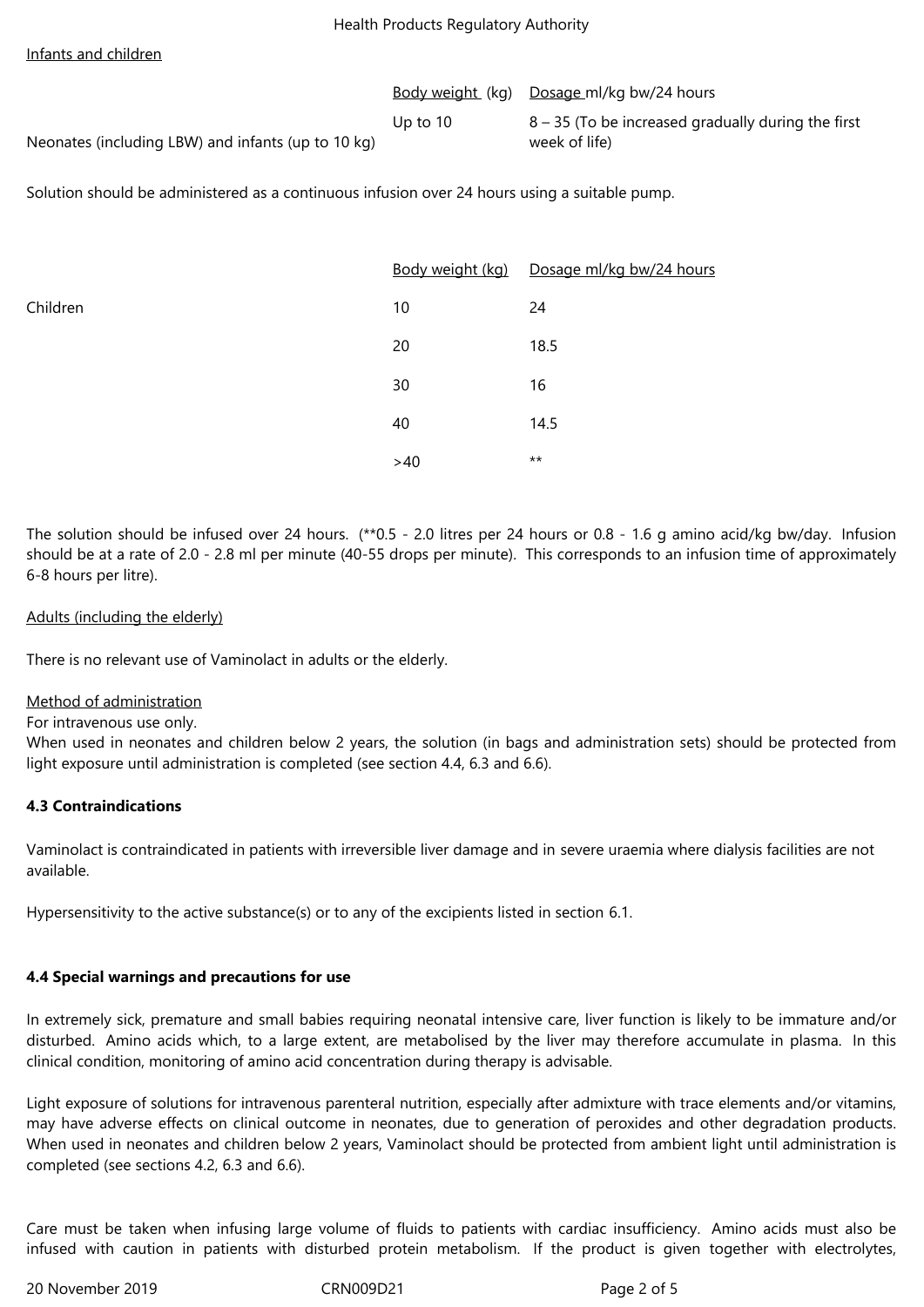electrolytes, blood glucose levels, acid base balance and volume status should be monitored regularly.

As with all central venous infusions, complications of catheter insertion include air embolism and central venous thrombosis.

## **4.5 Interaction with other medicinal products and other forms of interactions**

Amino acid solutions may precipitate acute folate deficiency and folic acid should be given daily.

#### **4.6 Fertility, pregnancy and lactation**

There are no or limited amount of data from the use of Vaminolact in pregnant women.

#### **4.7 Effects on ability to drive and use machines**

Not relevant.

#### **4.8 Undesirable effects**

Nausea may occur rarely. Thrombophlebitis may occur when peripheral veins are used, but the incidence is reduced by the simultaneous infusion of a fat emulsion.

Transiently increased liver enzymes possibly occurring during intravenous infusion return to normal levels upon stopping artificial feeding. Cholestasis reflected by increased bilirubin levels reported in some patients during artificial nutrition is not specifically attributed to the product itself.

#### Reporting of suspected adverse reactions

Reporting of suspected adverse reactions after authorisation of the medicinal product is important. It allows continued monitoring of the benefit/risk balance of the medicinal product. Healthcare professionals are asked to report any suspected adverse reactions to the HPRA, Pharmacovigilance, Earlsfort Terrace, IRL - Dublin 2 or by email to: medsafety@hpra.ie

#### **4.9 Overdose**

Infusion rates and volumes should be carefully monitored in infants. Excessive infusion rates may result in nausea, vomiting, flushing and sweating. The effects of overdosage are likely to be due to the volume infused and the hypertonicity of the solution, i.e. circulatory overload.

The amount required to produce this effect will vary depending on the patient's age, weight and general condition. There are no specific antidotes for overdosage.

In case of suspected overdose the infusion should be stopped. If clinically required, supportive measures are indicated. With close biochemical monitoring specific abnormalities need to be treated appropriately, possibly including amongst others the careful infusion of vasopressors, hypotonic solutions and diuretics, sodium bicarbonate in case of metabolic acidosis.

Any corrective therapeutic intervention may be associated with side effects which need to be treated according to medical practice.

## **5 PHARMACOLOGICAL PROPERTIES**

## **5.1 Pharmacodynamic properties**

Vaminolact is formulated to supply amino acids based on the protein profile of human breast milk. It includes taurine (2 aminoethane), a sulphonic amino acid and an end product of methionine and cysteine metabolism.

It has been demonstrated that taurine plays an important role in growth, development of the brain and maturation of retinal function and is also involved in hepatic biliary conjugation, especially in the neonate where bile acids are conjugated almost exclusively with taurine until some time after birth.

20 November 2019 CRN009D21 Page 3 of 5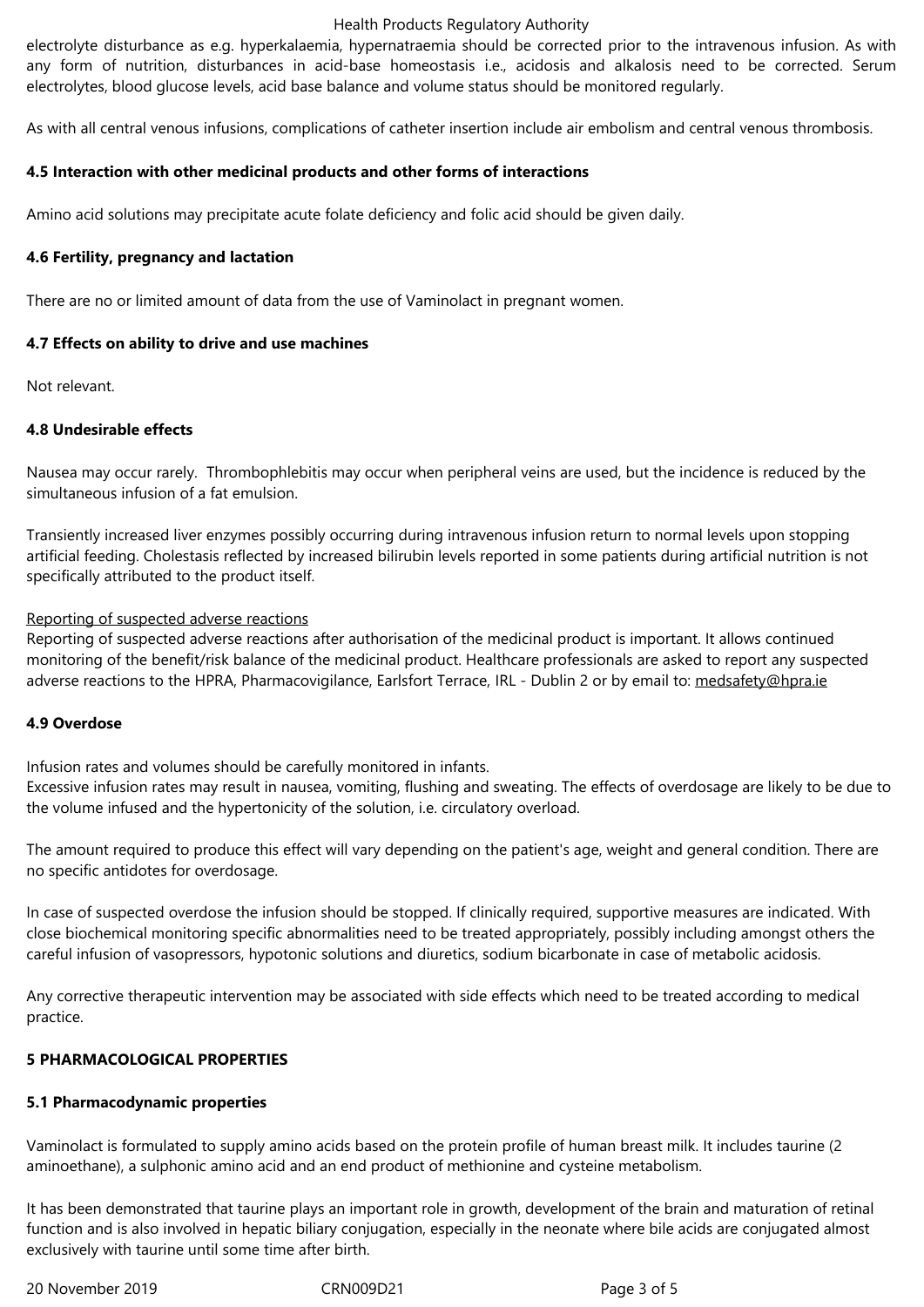## **5.2 Pharmacokinetic properties**

The distribution and metabolism of intravenously infused amino acids is well known and is similar to that of dietary protein. However, there are differences, one of which is that when dietary protein is metabolised, the liver is exposed to high concentrations of amino acids as the protein enters the systemic system via the portal vein and the liver.

With slow infusion of Vaminolact the amino acids enter the systemic circulation directly and hence the excessive elevation of plasma amino acids and urinary loss is avoided. Taurine is metabolised mainly by urinary excretion and by conjugation with bile acids.

## **5.3 Preclinical safety data**

There are no preclinical data of relevance to the prescriber which are additional to that already included in other sections of the Summary of Product Characteristics.

#### **6 PHARMACEUTICAL PARTICULARS**

#### **6.1 List of excipients**

Water for injections

#### **6.2 Incompatibilities**

Additions to Vaminolact should only be made where compatibility is known.

## **6.3 Shelf life**

2 years

When used in neonates and children below 2 years, the solution (in bags and administration sets) should be protected from light exposure until administration is completed (see section 4.2, 4.4 and 6.6).

## **6.4 Special precautions for storage**

Do not store above 25°C. Do not freeze.

## **6.5 Nature and contents of container**

Light weight glass bottle (Ph. Eur. Type II) sealed with a butyl rubber stopper.

Pack sizes: - 12 x 500ml - 10 x 500ml

Not all pack sizes may be marketed.

## **6.6 Special precautions for disposal and other handling**

Single use only, discard any unused portion. Do not use if solution is cloudy or if visible particles are present. Any unused medicinal product or waste material should be disposed of in accordance with the local requirements.

When used in neonates and children below 2 years, protect from light exposure, until administration is completed. Exposure of Vaminolact to ambient light, especially after admixture with trace elements and/ or vitamins, generates peroxides and other degradation products that can be reduced by protection from light exposure (see section 4.2, 4.4 and 6.3).

## **7 MARKETING AUTHORISATION HOLDER**

Fresenius Kabi Deutschland GmbH

20 November 2019 CRN009D21 Page 4 of 5